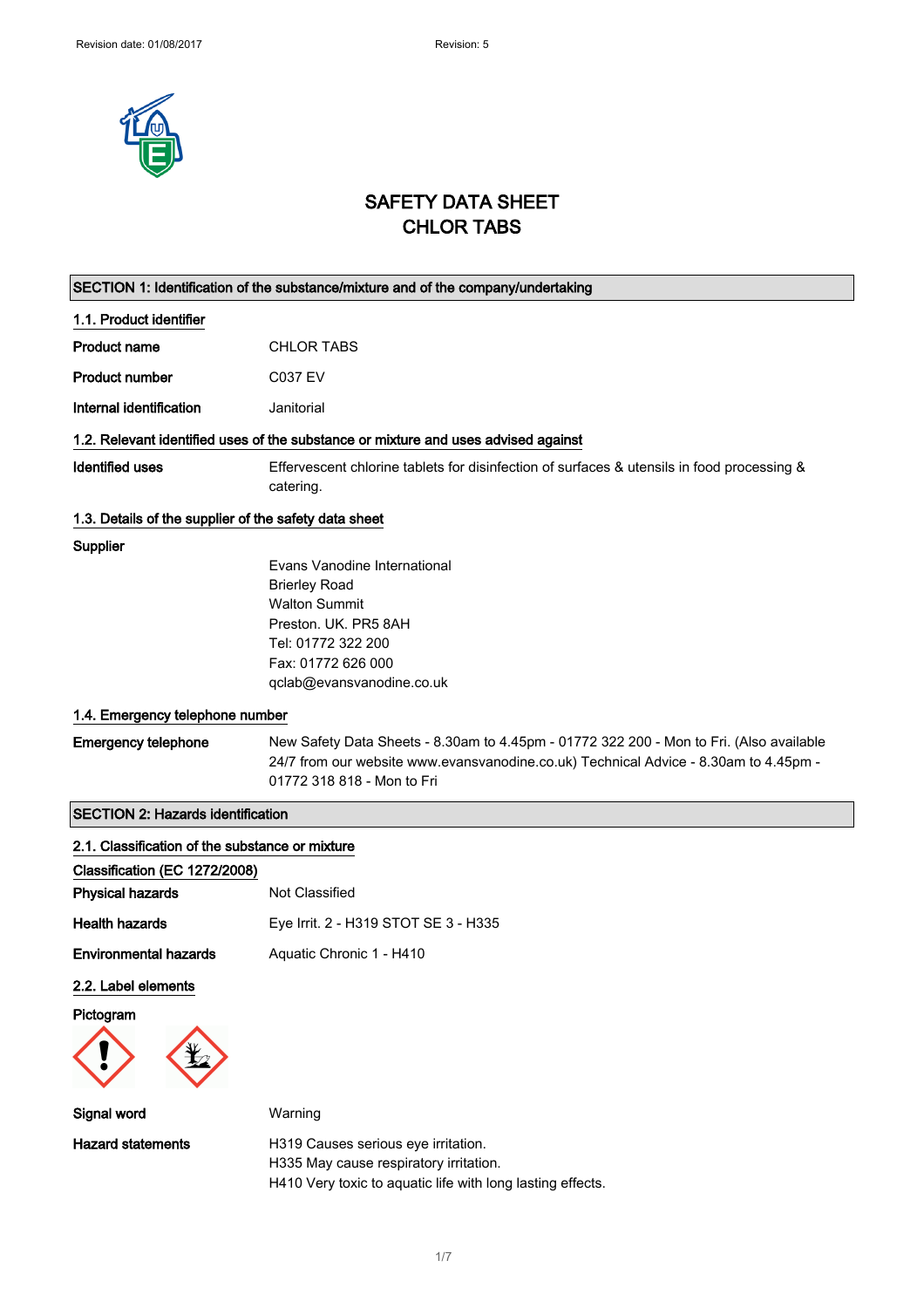| <b>Precautionary statements</b>   | P <sub>102</sub> Keep out of reach of children.<br>P280 Wear protective gloves/ protective clothing/ eye protection/ face protection.<br>P273 Avoid release to the environment.<br>P301 IF SWALLOWED:<br>P315 Get immediate medical advice/ attention.<br>P337+P313 If eye irritation persists: Get medical advice/attention.<br>P403+P233 Store in a well-ventilated place. Keep container tightly closed.<br>P501 Dispose of contents/ container in accordance with local regulations. |
|-----------------------------------|------------------------------------------------------------------------------------------------------------------------------------------------------------------------------------------------------------------------------------------------------------------------------------------------------------------------------------------------------------------------------------------------------------------------------------------------------------------------------------------|
| Supplemental label<br>information | EUH031 Contact with acids liberates toxic gas.                                                                                                                                                                                                                                                                                                                                                                                                                                           |
| Contains                          | TROCLOSENE SODIUM                                                                                                                                                                                                                                                                                                                                                                                                                                                                        |

2.3. Other hazards

This product does not contain any substances classified as PBT or vPvB.

#### SECTION 3: Composition/information on ingredients

| 3.2. Mixtures                                                                                                                            |                                                                                    |          |
|------------------------------------------------------------------------------------------------------------------------------------------|------------------------------------------------------------------------------------|----------|
| <b>TROCLOSENE SODIUM</b>                                                                                                                 | 30-60%                                                                             |          |
| CAS number: 2893-78-9                                                                                                                    | EC number: 220-767-7                                                               |          |
| M factor (Chronic) = 1                                                                                                                   |                                                                                    |          |
| Spec Conc Limits :- STOT SE 3 (H335) >=10%, EUH031 >=10%                                                                                 |                                                                                    |          |
| Classification<br>Ox. Sol. 2 - H272<br>Acute Tox. 4 - H302<br>Eye Irrit. 2 - H319<br><b>STOT SE 3 - H335</b><br>Aquatic Chronic 1 - H410 |                                                                                    |          |
| <b>ADIPIC ACID</b>                                                                                                                       | 20-25%                                                                             |          |
| CAS number: 124-04-9                                                                                                                     | EC number: 204-673-3                                                               |          |
| Classification<br>Eye Irrit. 2 - H319                                                                                                    |                                                                                    |          |
| SODIUM CARBONATE                                                                                                                         |                                                                                    | $3 - 5%$ |
| CAS number: 497-19-8                                                                                                                     | EC number: 207-838-8                                                               |          |
| Classification<br>Eye Irrit. 2 - H319                                                                                                    |                                                                                    |          |
|                                                                                                                                          | The Full Text for all R-Phrases and Hazard Statements are Displayed in Section 16. |          |
| <b>SECTION 4: First aid measures</b>                                                                                                     |                                                                                    |          |

#### 4.1. Description of first aid measures

Inhalation Move affected person to fresh air at once. Get medical attention if any discomfort continues.

Ingestion Do not induce vomiting. Rinse mouth thoroughly with water. Give plenty of water to drink. Get medical attention immediately.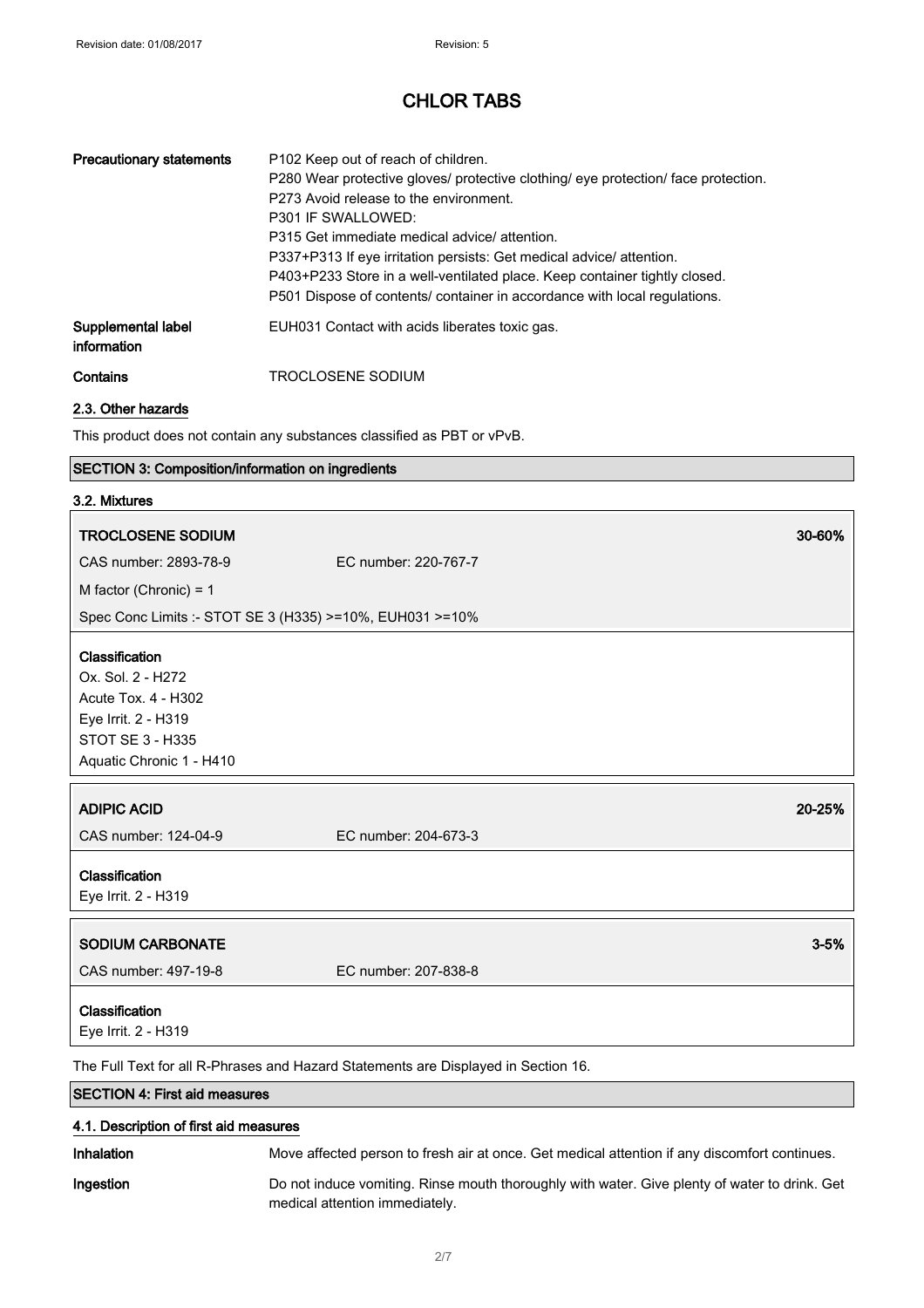| Skin contact                                               | Wash with plenty of water.                                                                                                                                                                                                                   |
|------------------------------------------------------------|----------------------------------------------------------------------------------------------------------------------------------------------------------------------------------------------------------------------------------------------|
| Eye contact                                                | Remove any contact lenses and open eyelids wide apart. Continue to rinse for at least 15<br>minutes. Get medical attention immediately. Continue to rinse.                                                                                   |
|                                                            | 4.2. Most important symptoms and effects, both acute and delayed                                                                                                                                                                             |
| <b>General information</b>                                 | The severity of the symptoms described will vary dependent on the concentration and the<br>length of exposure.                                                                                                                               |
| Inhalation                                                 | Irritation of nose, throat and airway.                                                                                                                                                                                                       |
| Ingestion                                                  | May cause stomach pain or vomiting.                                                                                                                                                                                                          |
| Skin contact                                               | Prolonged skin contact may cause redness and irritation.                                                                                                                                                                                     |
| Eye contact                                                | May cause temporary eye irritation. Prolonged contact may cause redness and/or tearing.                                                                                                                                                      |
|                                                            | 4.3. Indication of any immediate medical attention and special treatment needed                                                                                                                                                              |
| Notes for the doctor                                       | Treat symptomatically.                                                                                                                                                                                                                       |
| <b>SECTION 5: Firefighting measures</b>                    |                                                                                                                                                                                                                                              |
| 5.1. Extinguishing media                                   |                                                                                                                                                                                                                                              |
| Suitable extinguishing media                               | Oxidising - Supports combustion. Extinguish with the following media: Water spray, foam, dry<br>powder or carbon dioxide.                                                                                                                    |
| 5.2. Special hazards arising from the substance or mixture |                                                                                                                                                                                                                                              |
| Specific hazards                                           | Thermal decomposition or combustion products may include the following substances:<br>Irritating gases or vapours. Oxidising. The product increases the risk of fire and may<br>accelerate combustion.                                       |
| 5.3. Advice for firefighters                               |                                                                                                                                                                                                                                              |
| Special protective equipment<br>for firefighters           | Keep containers cool by spraying with water to reduce explosion risks. Wear positive-pressure<br>self-contained breathing apparatus (SCBA) and appropriate protective clothing.                                                              |
| <b>SECTION 6: Accidental release measures</b>              |                                                                                                                                                                                                                                              |
|                                                            | 6.1. Personal precautions, protective equipment and emergency procedures                                                                                                                                                                     |
| <b>Personal precautions</b>                                | Avoid contact with eyes. Avoid inhalation of dust.                                                                                                                                                                                           |
| 6.2. Environmental precautions                             |                                                                                                                                                                                                                                              |
| <b>Environmental precautions</b>                           | Dangerous for the environment. Spillages or uncontrolled discharges into watercourses must<br>be reported immediately to the Environmental Agency or other appropriate regulatory body.                                                      |
| 6.3. Methods and material for containment and cleaning up  |                                                                                                                                                                                                                                              |
| Methods for cleaning up                                    | Small Spillages: Flush away spillage with plenty of water. Large Spillages: Contain and<br>absorb spillage with sand, earth or other non-combustible material. Collect and place in<br>suitable waste disposal containers and seal securely. |
| 6.4. Reference to other sections                           |                                                                                                                                                                                                                                              |
| Reference to other sections                                | For personal protection, see Section 8.                                                                                                                                                                                                      |
| <b>SECTION 7: Handling and storage</b>                     |                                                                                                                                                                                                                                              |
| 7.1. Precautions for safe handling                         |                                                                                                                                                                                                                                              |
| <b>Usage precautions</b>                                   | Avoid contact with eyes. Avoid inhalation of dust. Do not mix with acid.                                                                                                                                                                     |
|                                                            | 7.2. Conditions for safe storage, including any incompatibilities                                                                                                                                                                            |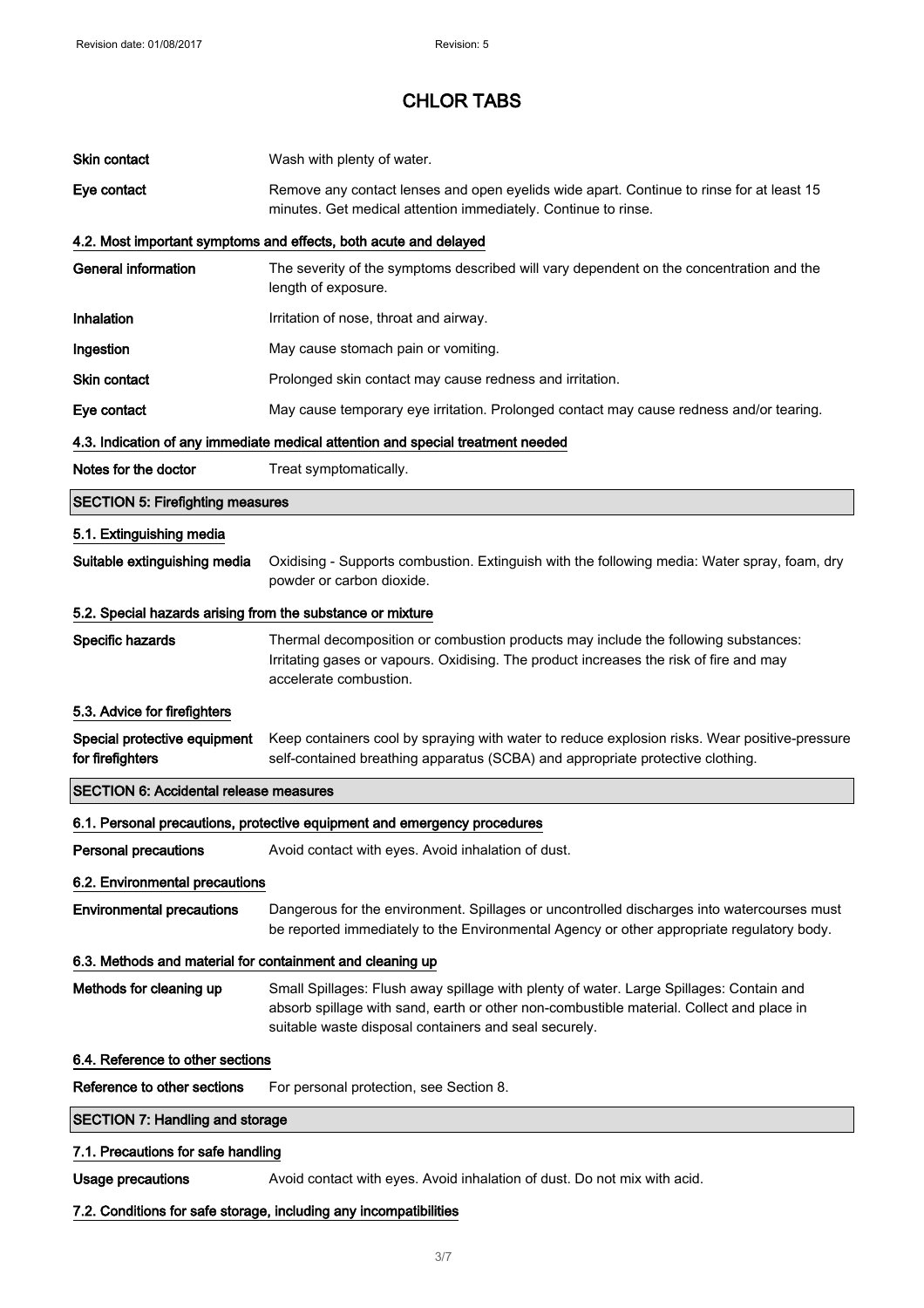| <b>Storage precautions</b>                                                                       | Keep away from flammable and combustible materials. Keep in a cool place. Store in tightly-<br>closed, original container in a dry, cool and well-ventilated place. Protect from light. Store<br>away from the following materials: Acids. |
|--------------------------------------------------------------------------------------------------|--------------------------------------------------------------------------------------------------------------------------------------------------------------------------------------------------------------------------------------------|
| 7.3. Specific end use(s)                                                                         |                                                                                                                                                                                                                                            |
| Specific end use(s)                                                                              | The identified uses for this product are detailed in Section 1.2.                                                                                                                                                                          |
| Usage description                                                                                | See Product Information Sheet & Label for detailed use of this product.                                                                                                                                                                    |
| <b>SECTION 8: Exposure Controls/personal protection</b>                                          |                                                                                                                                                                                                                                            |
| 8.1. Control parameters                                                                          |                                                                                                                                                                                                                                            |
| Occupational exposure limits<br><b>SODIUM CARBONATE</b>                                          |                                                                                                                                                                                                                                            |
| Long-term exposure limit (8-hour TWA): WEL 5 mg/m <sup>3</sup><br>WEL = Workplace Exposure Limit |                                                                                                                                                                                                                                            |
| Ingredient comments                                                                              | No exposure limits known for ingredient(s).                                                                                                                                                                                                |
|                                                                                                  | SODIUM BICARBONATE (Sodium Hydrogen Carbonate) (CAS: 144-55-8)                                                                                                                                                                             |
| Ingredient comments                                                                              | No exposure limits known for ingredient(s).                                                                                                                                                                                                |
| 8.2. Exposure controls                                                                           |                                                                                                                                                                                                                                            |
| Appropriate engineering<br>controls                                                              | This product must not be handled in a confined space without adequate ventilation.                                                                                                                                                         |
| Eye/face protection                                                                              | Eye protection recommended.                                                                                                                                                                                                                |
| <b>Hand protection</b>                                                                           | No specific hand protection noted, but protection for the skin is advisable to prevent removal<br>of natural oils from skin.                                                                                                               |
| Other skin and body<br>protection                                                                | None required.                                                                                                                                                                                                                             |
| <b>Respiratory protection</b>                                                                    | Respiratory protection not required.                                                                                                                                                                                                       |
| <b>SECTION 9: Physical and Chemical Properties</b>                                               |                                                                                                                                                                                                                                            |
| 9.1. Information on basic physical and chemical properties                                       |                                                                                                                                                                                                                                            |
| Appearance                                                                                       | Tablet.                                                                                                                                                                                                                                    |
| Colour                                                                                           | White.                                                                                                                                                                                                                                     |
| Odour                                                                                            | Faint Chlorine.                                                                                                                                                                                                                            |
| pH                                                                                               | pH (diluted solution): 5.0 - 6.0 @ 1%                                                                                                                                                                                                      |
| <b>Melting point</b>                                                                             | Not applicable.                                                                                                                                                                                                                            |
| Initial boiling point and range                                                                  | Not applicable.                                                                                                                                                                                                                            |
| Flash point                                                                                      | Not applicable.                                                                                                                                                                                                                            |
| <b>Relative density</b>                                                                          | Not applicable.                                                                                                                                                                                                                            |
| Solubility(ies)                                                                                  | Soluble in water.                                                                                                                                                                                                                          |
| 9.2. Other information                                                                           |                                                                                                                                                                                                                                            |
| Other information                                                                                | None.                                                                                                                                                                                                                                      |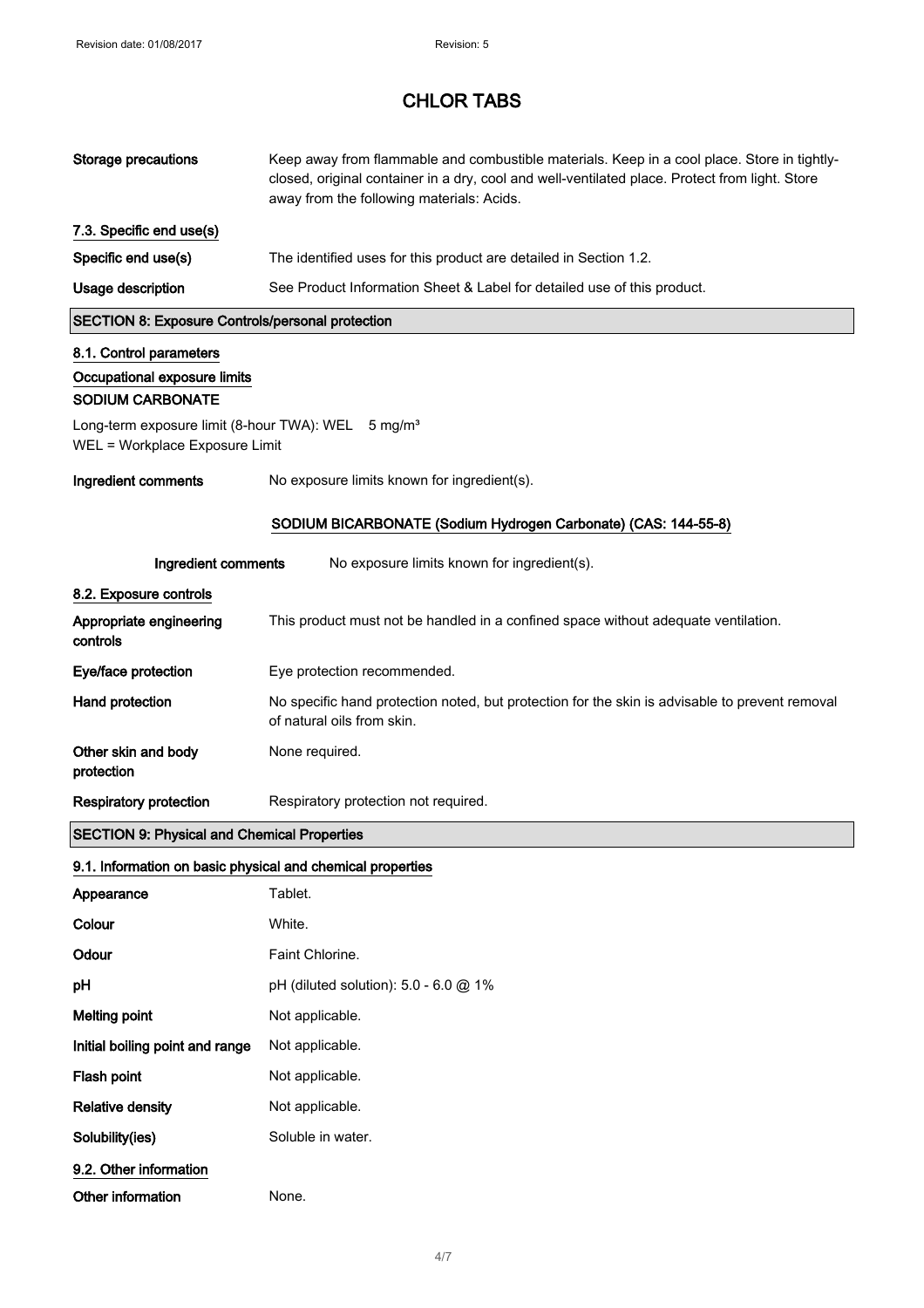| <b>SECTION 10: Stability and reactivity</b>  |                                                                                                                                                                                                                                                                                          |
|----------------------------------------------|------------------------------------------------------------------------------------------------------------------------------------------------------------------------------------------------------------------------------------------------------------------------------------------|
| 10.1. Reactivity                             |                                                                                                                                                                                                                                                                                          |
| Reactivity                                   | Generates toxic gas in contact with acid. Strong reducing agents.                                                                                                                                                                                                                        |
| 10.2. Chemical stability                     |                                                                                                                                                                                                                                                                                          |
| <b>Stability</b>                             | No particular stability concerns.                                                                                                                                                                                                                                                        |
| 10.3. Possibility of hazardous reactions     |                                                                                                                                                                                                                                                                                          |
| Possibility of hazardous<br>reactions        | See sections 10.1, 10.4 & 10.5                                                                                                                                                                                                                                                           |
| 10.4. Conditions to avoid                    |                                                                                                                                                                                                                                                                                          |
| <b>Conditions to avoid</b>                   | Avoid exposure to high temperatures or direct sunlight.                                                                                                                                                                                                                                  |
| 10.5. Incompatible materials                 |                                                                                                                                                                                                                                                                                          |
| <b>Materials to avoid</b>                    | Alkalis, acids, metal salts and reducing agents.                                                                                                                                                                                                                                         |
| 10.6. Hazardous decomposition products       |                                                                                                                                                                                                                                                                                          |
| Hazardous decomposition<br>products          | Toxic chlorine gas can be released if heated. When heated, vapours/gases hazardous to<br>health may be formed.                                                                                                                                                                           |
| <b>SECTION 11: Toxicological information</b> |                                                                                                                                                                                                                                                                                          |
| 11.1. Information on toxicological effects   |                                                                                                                                                                                                                                                                                          |
| <b>Toxicological effects</b>                 | We have not carried out any animal testing for this product. Any ATE figures quoted below are<br>from Toxicity Classifications that have been carried out using ATE (Acute Toxicity Estimate)<br>Calculation Method using LD50 or ATE figures provided by the Raw Material Manufacturer. |
| Acute toxicity - oral                        |                                                                                                                                                                                                                                                                                          |
| Notes (oral LD <sub>50</sub> )               | Based on available data the classification criteria are not met.                                                                                                                                                                                                                         |
| ATE oral (mg/kg)                             | 2,709.4366717                                                                                                                                                                                                                                                                            |
| <b>SECTION 12: Ecological Information</b>    |                                                                                                                                                                                                                                                                                          |
| Ecotoxicity                                  | Dangerous for the environment. The product contains a substance which is very toxic to<br>aquatic organisms and which may cause long-term adverse effects in the aquatic<br>environment. Potentially hazardous due to the chlorinated alkaline nature of the product.                    |
| 12.1. Toxicity                               |                                                                                                                                                                                                                                                                                          |
| <b>Toxicity</b>                              | We have not carried out any Aquatic testing, therefore we have no Aquatic Toxicity Data<br>specifically for this product. The Aquatic Toxicity Data, where provided by the raw material<br>manufacturer for ingredients with aquatic toxicity, can be made available on request.         |
| 12.2. Persistence and degradability          |                                                                                                                                                                                                                                                                                          |
|                                              | Persistence and degradability This product, at use dilutions, is readily broken down in biological effluent treatment plants.                                                                                                                                                            |
| 12.3. Bioaccumulative potential              |                                                                                                                                                                                                                                                                                          |
| <b>Bioaccumulative potential</b>             | The product does not contain any substances expected to be bioaccumulating.                                                                                                                                                                                                              |
| 12.4. Mobility in soil                       |                                                                                                                                                                                                                                                                                          |
| <b>Mobility</b>                              | Not known.                                                                                                                                                                                                                                                                               |
| 12.5. Results of PBT and vPvB assessment     |                                                                                                                                                                                                                                                                                          |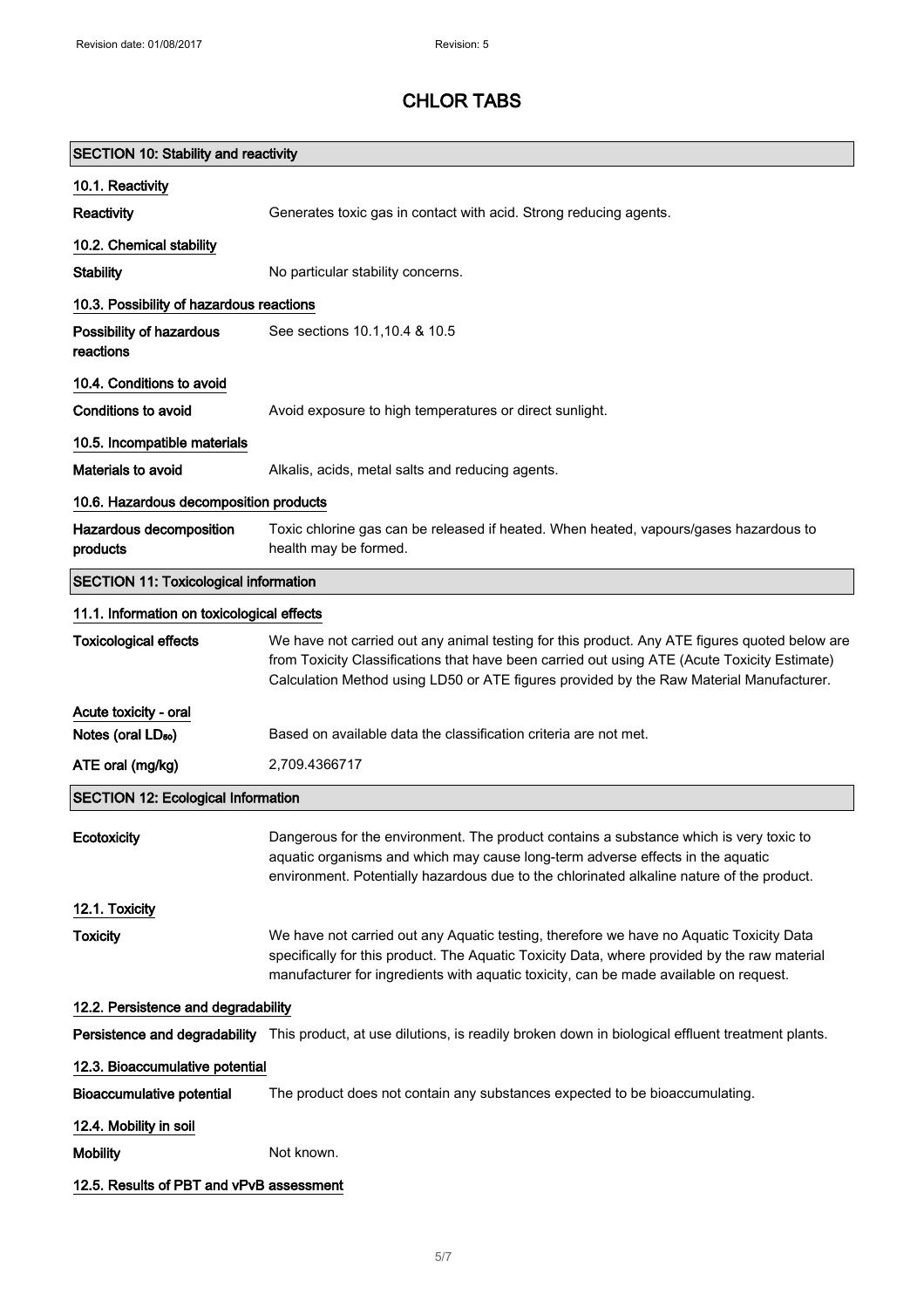| Results of PBT and vPvB<br>assessment      | This product does not contain any substances classified as PBT or vPvB.                                                                                                                                                                                                                                                                                                                                                                                            |
|--------------------------------------------|--------------------------------------------------------------------------------------------------------------------------------------------------------------------------------------------------------------------------------------------------------------------------------------------------------------------------------------------------------------------------------------------------------------------------------------------------------------------|
| 12.6. Other adverse effects                |                                                                                                                                                                                                                                                                                                                                                                                                                                                                    |
| Other adverse effects                      | Not known.                                                                                                                                                                                                                                                                                                                                                                                                                                                         |
| <b>SECTION 13: Disposal considerations</b> |                                                                                                                                                                                                                                                                                                                                                                                                                                                                    |
| 13.1. Waste treatment methods              |                                                                                                                                                                                                                                                                                                                                                                                                                                                                    |
| <b>Disposal methods</b>                    | Discharge used solutions to drain. Small amounts (less than 5 Litres) of unwanted product<br>may be flushed with water to sewer. Larger volumes must be sent for disposal as special<br>waste. Rinse out empty container with water and consign to normal waste.                                                                                                                                                                                                   |
| <b>SECTION 14: Transport information</b>   |                                                                                                                                                                                                                                                                                                                                                                                                                                                                    |
| General                                    | Supplied in pack sizes that are Not Classified for Transport.                                                                                                                                                                                                                                                                                                                                                                                                      |
| 14.1. UN number                            |                                                                                                                                                                                                                                                                                                                                                                                                                                                                    |
| 14.2. UN proper shipping name              |                                                                                                                                                                                                                                                                                                                                                                                                                                                                    |
| Proper shipping name<br>(ADR/RID)          |                                                                                                                                                                                                                                                                                                                                                                                                                                                                    |
| Proper shipping name (IMDG).               |                                                                                                                                                                                                                                                                                                                                                                                                                                                                    |
| Proper shipping name (ICAO)                |                                                                                                                                                                                                                                                                                                                                                                                                                                                                    |
| Proper shipping name (ADN)                 |                                                                                                                                                                                                                                                                                                                                                                                                                                                                    |
| 14.3. Transport hazard class(es)           |                                                                                                                                                                                                                                                                                                                                                                                                                                                                    |
| 14.4. Packing group                        |                                                                                                                                                                                                                                                                                                                                                                                                                                                                    |
| 14.5. Environmental hazards                |                                                                                                                                                                                                                                                                                                                                                                                                                                                                    |
| 14.6. Special precautions for user         |                                                                                                                                                                                                                                                                                                                                                                                                                                                                    |
|                                            | 14.7. Transport in bulk according to Annex II of MARPOL and the IBC Code                                                                                                                                                                                                                                                                                                                                                                                           |
| <b>SECTION 15: Regulatory information</b>  |                                                                                                                                                                                                                                                                                                                                                                                                                                                                    |
|                                            | 15.1. Safety, health and environmental regulations/legislation specific for the substance or mixture                                                                                                                                                                                                                                                                                                                                                               |
| <b>EU</b> legislation                      | Safety Data Sheet prepared in accordance with REACH Commission Regulation (EU) No<br>2015/830 (which amends Regulation (EC) No 453/2010 & 1907/2006).<br>The product is as classified under GHS/CLP- Regulation (EC) No 1272/2008 classification,<br>labelling & packaging of substances & mixtures.<br>Ingredients are listed with classification under GHS/CLP - Regulation (EC) No 1272/2008<br>classification, labelling & packaging of substances & mixtures. |

#### 15.2. Chemical safety assessment

No chemical safety assessment has been carried out as not applicable as this product is a mixture.

#### SECTION 16: Other information

| Abbreviations and acronyms    | PBT: Persistent, Bioaccumulative and Toxic substance.                                  |
|-------------------------------|----------------------------------------------------------------------------------------|
| used in the safety data sheet | vPvB: Very Persistent and Very Bioaccumulative.                                        |
|                               | ATE: Acute Toxicity Estimate.                                                          |
|                               | REACH: Registration, Evaluation, Authorisation and Restriction of Chemicals Regulation |
|                               | (EC) No 1907/2006.                                                                     |
|                               | GHS: Globally Harmonized System.                                                       |
|                               | Spec Conc Limits = Specific Concentration Limits.                                      |